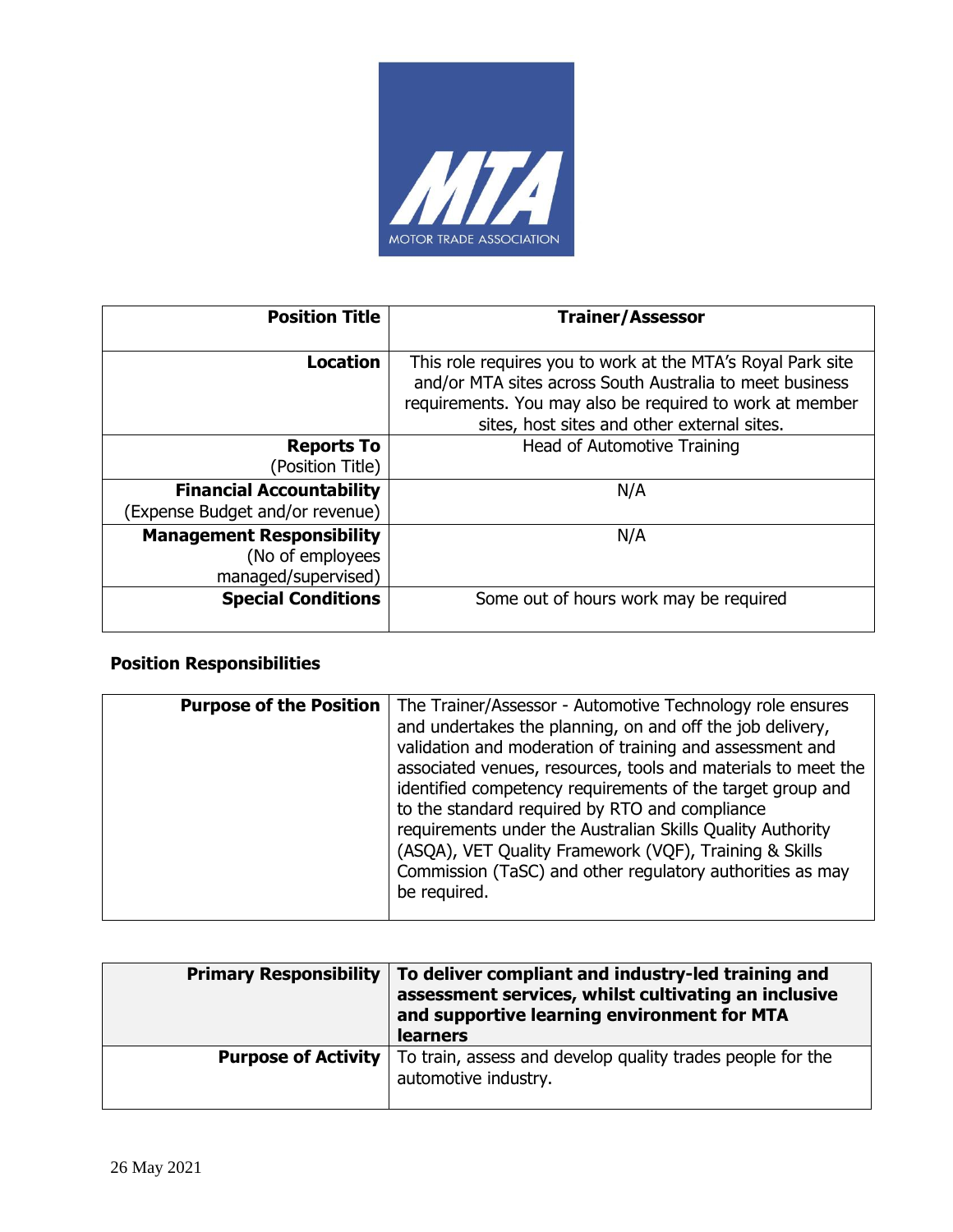| <b>Example</b>             | diligently prepare for delivery to ensure that physical and<br>$\bullet$                       |  |
|----------------------------|------------------------------------------------------------------------------------------------|--|
|                            | human resources appropriately meet the training                                                |  |
|                            | requirements;                                                                                  |  |
|                            | deliver training and assessment to meet the requirements                                       |  |
|                            | of the applicable training package and the VQF                                                 |  |
|                            | training and assessment venues, resources, tools and<br>$\bullet$                              |  |
|                            | materials meet applicable standards (VQF, training                                             |  |
|                            | package, WHS etc);                                                                             |  |
|                            | training delivery and assessment is flexible and adaptive                                      |  |
|                            | to meet the needs of particular cohorts and/or                                                 |  |
|                            | individuals;                                                                                   |  |
|                            | learners are inducted to their course and informed of the                                      |  |
|                            | RTO policies and procedures, including access to support                                       |  |
|                            | services                                                                                       |  |
|                            | pursue and engage in industry consultation to inform                                           |  |
|                            | training and assessment practices (through feedback,                                           |  |
|                            | validation etc)<br>individual training plans are inclusive of and address LLN,                 |  |
|                            | cultural, physical, social or other barriers;                                                  |  |
|                            | contribute to the development of fit for purpose and<br>$\bullet$                              |  |
|                            | engaging training and assessment tools;                                                        |  |
|                            | create engaging session plans that challenge and                                               |  |
|                            | stimulate learning                                                                             |  |
|                            | be innovative and share best practice with peers                                               |  |
|                            | contribute to the development and systematic review of                                         |  |
|                            | Training and Assessment Strategies;                                                            |  |
|                            | be knowledgeable of recognition processes, to inform and                                       |  |
|                            | support learners undertaking RPL, RCC or CT;                                                   |  |
|                            | provide mentoring and support services for learners,                                           |  |
|                            | where appropriate;                                                                             |  |
|                            | monitor learner progress and implement appropriate                                             |  |
|                            | intervention strategies at the earliest opportunity;                                           |  |
|                            | assist learners to access the appeal and/or complaints                                         |  |
|                            | process.                                                                                       |  |
|                            | implement suitable 'classroom' management strategies                                           |  |
|                            | within training sessions                                                                       |  |
| <b>Responsibility (2)</b>  | Actively and positively contribute to the MTA's                                                |  |
|                            | continuous improvement practices                                                               |  |
| <b>Purpose of Activity</b> | To ensure relevance, effectiveness and quality of the training<br>programs and their delivery. |  |
|                            |                                                                                                |  |
| <b>Example</b>             | Contribute to the review and implementation of the 5-<br>year validation plan                  |  |
|                            | Undertake pre and post assessment validation activities<br>$\bullet$                           |  |
|                            | Undertake regular industry engagement activities and                                           |  |
|                            | provide feedback to management and the training                                                |  |
|                            | delivery team.                                                                                 |  |
|                            | Encourage learners to provide feedback (through the                                            |  |
|                            | available mechanisms) that is honest and independent                                           |  |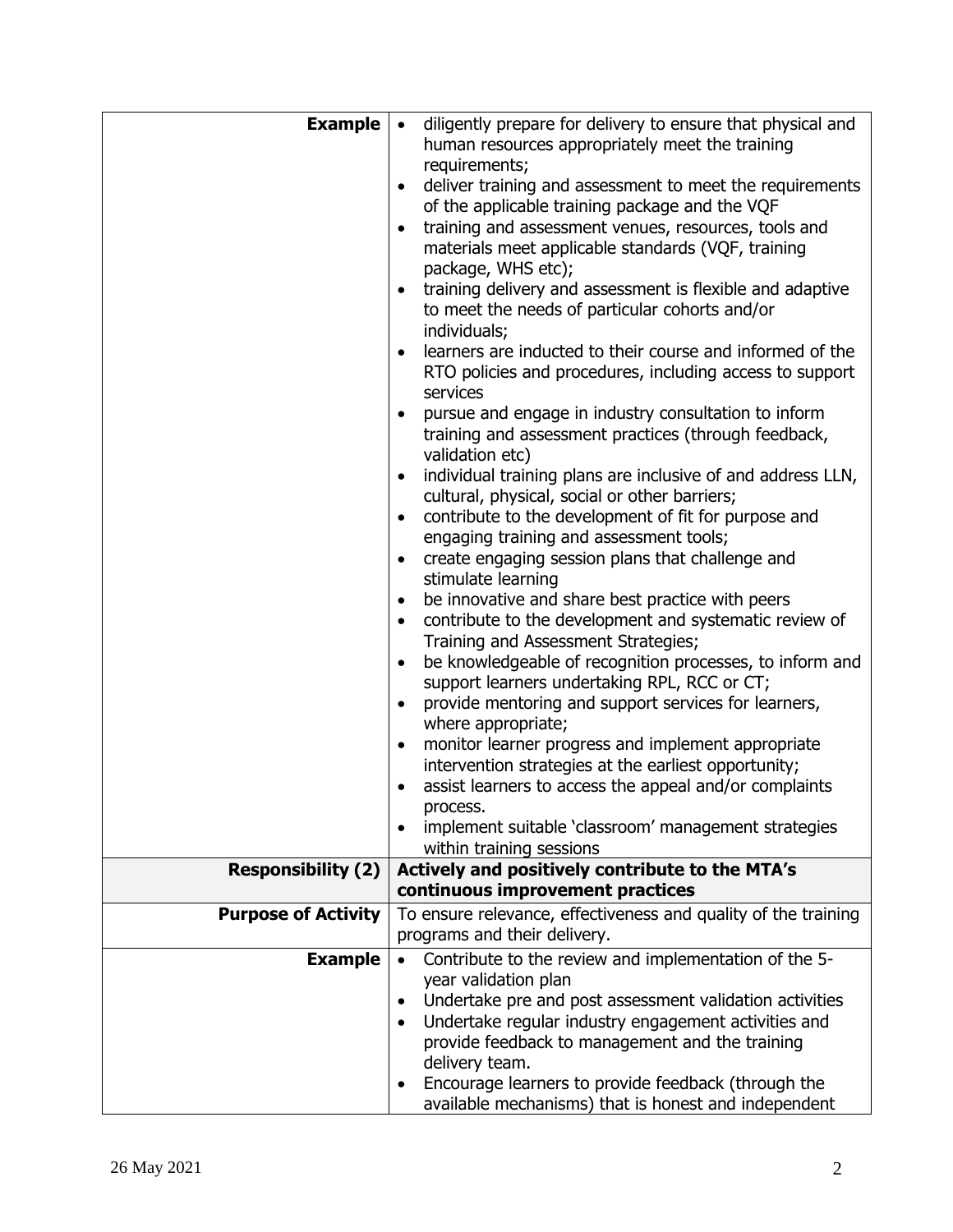| <b>Responsibility (3)</b>  | Provide feedback to the delivery team and management<br>about opportunities for improvement, including, but not<br>limited to new curricula, technology, scheduling, and<br>resources.<br>Adhere to legislative and regulatory requirements as                             |
|----------------------------|----------------------------------------------------------------------------------------------------------------------------------------------------------------------------------------------------------------------------------------------------------------------------|
|                            | they apply.                                                                                                                                                                                                                                                                |
| <b>Purpose of Activity</b> | To provide:<br>a safe and healthy work environment for employees,<br>learners, contractors and visitors<br>safe return to work of injured employees.<br>RTO compliance with the VQF (ASQA)<br>RTO compliance with WHS (SafeWork SA)                                        |
| <b>Example</b>             | Risk assess training facilities and implement control<br>$\bullet$<br>measures when preparing for training delivery                                                                                                                                                        |
|                            | Maintain good housekeeping practices to ensure training<br>٠<br>environments and equipment are tidy, clean and ready<br>for the next training session                                                                                                                      |
|                            | Be a safety ambassador and monitor and enforce safety<br>٠<br>standards with learners. Intervene if necessary and<br>never allow a learner to be in an unsafe situation.                                                                                                   |
|                            | Supervise learners at all times during training sessions.<br>٠                                                                                                                                                                                                             |
|                            | fault, hazard, non-compliance<br>Ensure<br>reporting<br>$\bullet$<br>procedures are adhered to.                                                                                                                                                                            |
|                            | Attend staff meetings as<br>required, and<br>ensure<br>communiques are read.                                                                                                                                                                                               |
|                            | Question and critique practices, liaising with appropriate<br>$\bullet$<br>personnel to ensure standards of compliance are<br>maintained.                                                                                                                                  |
|                            | Work with management to plan and undertake personal<br>professional development that is relevant and targeted in<br>relation to:                                                                                                                                           |
|                            | - VET currency (ASQA, training practices, training<br>packages etc)<br>- Vocational currency (that your skills and knowledge<br>(qualifications) are suitable to train in your field)<br>- Industry currency (that your knowledge of industry<br>practices are up to date) |
|                            | Be aware of additional RTO responsibilities in relation to<br>٠<br>funding contracts, as appropriate.                                                                                                                                                                      |
|                            | Keep up to date with applicable legislative changes as<br>they arise.                                                                                                                                                                                                      |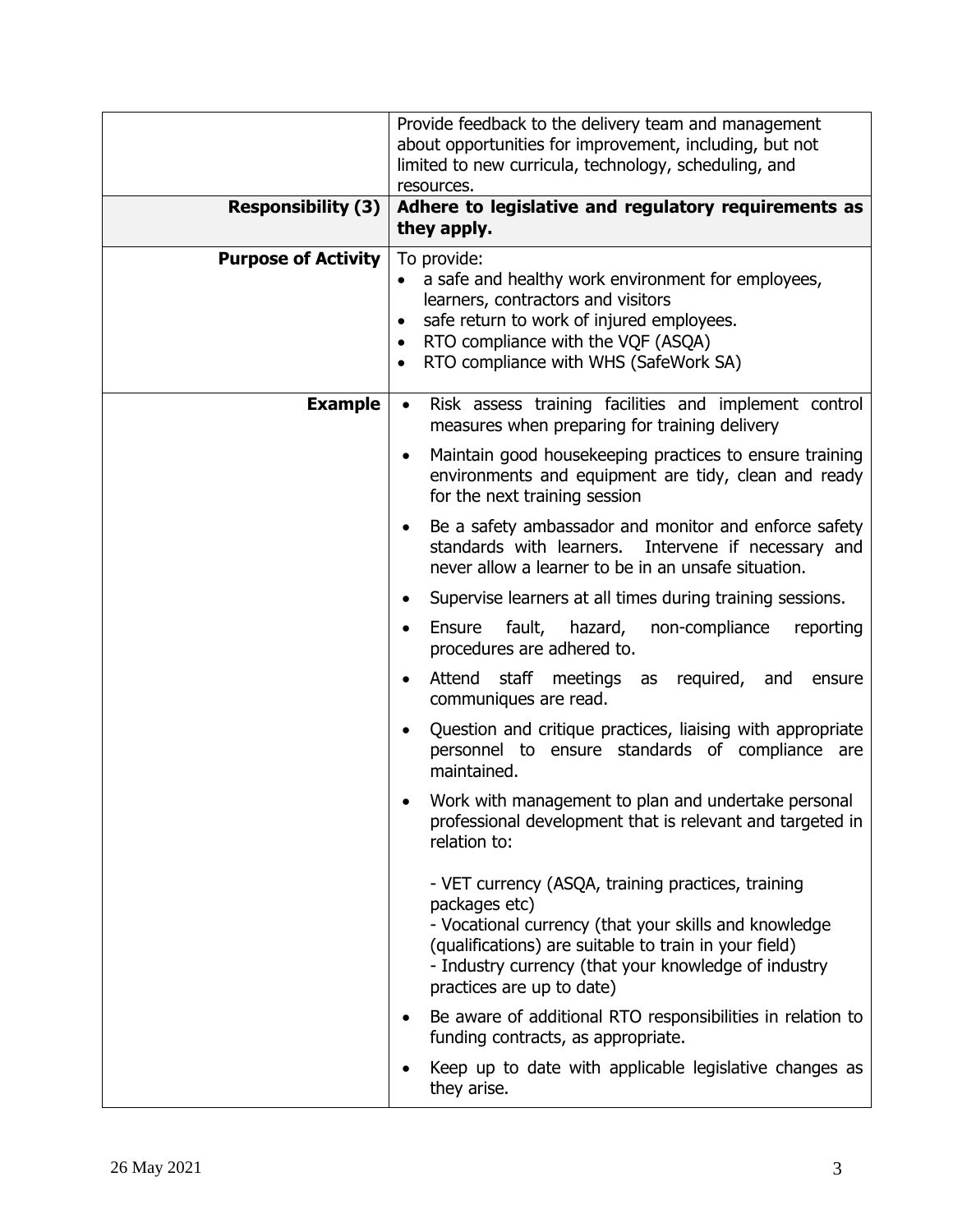|                            | Locate, access and apply MTA policies and procedures.<br>٠                                                                                                                                                                                                                                                                                                                                                                                                                                                                                                                                                                                                                                                                                                                                                                                           |
|----------------------------|------------------------------------------------------------------------------------------------------------------------------------------------------------------------------------------------------------------------------------------------------------------------------------------------------------------------------------------------------------------------------------------------------------------------------------------------------------------------------------------------------------------------------------------------------------------------------------------------------------------------------------------------------------------------------------------------------------------------------------------------------------------------------------------------------------------------------------------------------|
| <b>Responsibility (4)</b>  | Maintain accurate and compliant training and<br>assessment records                                                                                                                                                                                                                                                                                                                                                                                                                                                                                                                                                                                                                                                                                                                                                                                   |
| <b>Purpose of Activity</b> | To ensure records of training are kept in accordance with<br>VQF and funding contract requirements.<br>To ensure MTA can always keep clients and stakeholders<br>informed with current and correct information in relation to<br>our services.                                                                                                                                                                                                                                                                                                                                                                                                                                                                                                                                                                                                       |
| <b>Example</b>             | Maintain attendance registers for each class and submit<br>$\bullet$<br>on a daily basis before 9am<br>Ensure any enrolment paperwork is completed correctly<br>by learners and submitted to the customer service team<br>as soon as is reasonably possible<br>Ensure assessments are marked and resulted as soon as<br>possible following assessment, but within 5 working days.<br>Monitor LMS/SMS on a daily basis to ensure you can<br>$\bullet$<br>make arrangements to respond to any requests as soon<br>as possible.<br>Ensure SMS is updated with any information relevant to<br>the learner's journey i.e. newly identified LLN issues,<br>individual support provided etc<br>Locate, access and apply MTA policies and procedures<br>$\bullet$<br>Ensure privacy of learner/client information is maintained<br>$\bullet$<br>at all times |
| <b>Responsibility (6)</b>  | Be an ambassador of the MTA                                                                                                                                                                                                                                                                                                                                                                                                                                                                                                                                                                                                                                                                                                                                                                                                                          |
| <b>Purpose of Activity</b> | To:<br>Promote MTA and RTO services.<br>$\bullet$<br>Provide exemplar customer service<br>Enhance the reputation of the RTO.<br>Maintain constant engagement with Industry                                                                                                                                                                                                                                                                                                                                                                                                                                                                                                                                                                                                                                                                           |
| <b>Example</b>             | Be presentable and professional in all client and<br>stakeholder interactions                                                                                                                                                                                                                                                                                                                                                                                                                                                                                                                                                                                                                                                                                                                                                                        |
|                            | Develop and maintain industry relationships<br>$\bullet$<br>Where appropriate participate in public events such as<br>٠<br>Supercars Adelaide, Career Expos and other Motorsport<br>events.<br>Where appropriate participate in industry events and<br>$\bullet$<br>activities such as working parties etc.<br>Market Flexible Apprenticeships, Apprenticeships and<br>$\bullet$<br>RTO programs to the wider business community                                                                                                                                                                                                                                                                                                                                                                                                                     |
|                            |                                                                                                                                                                                                                                                                                                                                                                                                                                                                                                                                                                                                                                                                                                                                                                                                                                                      |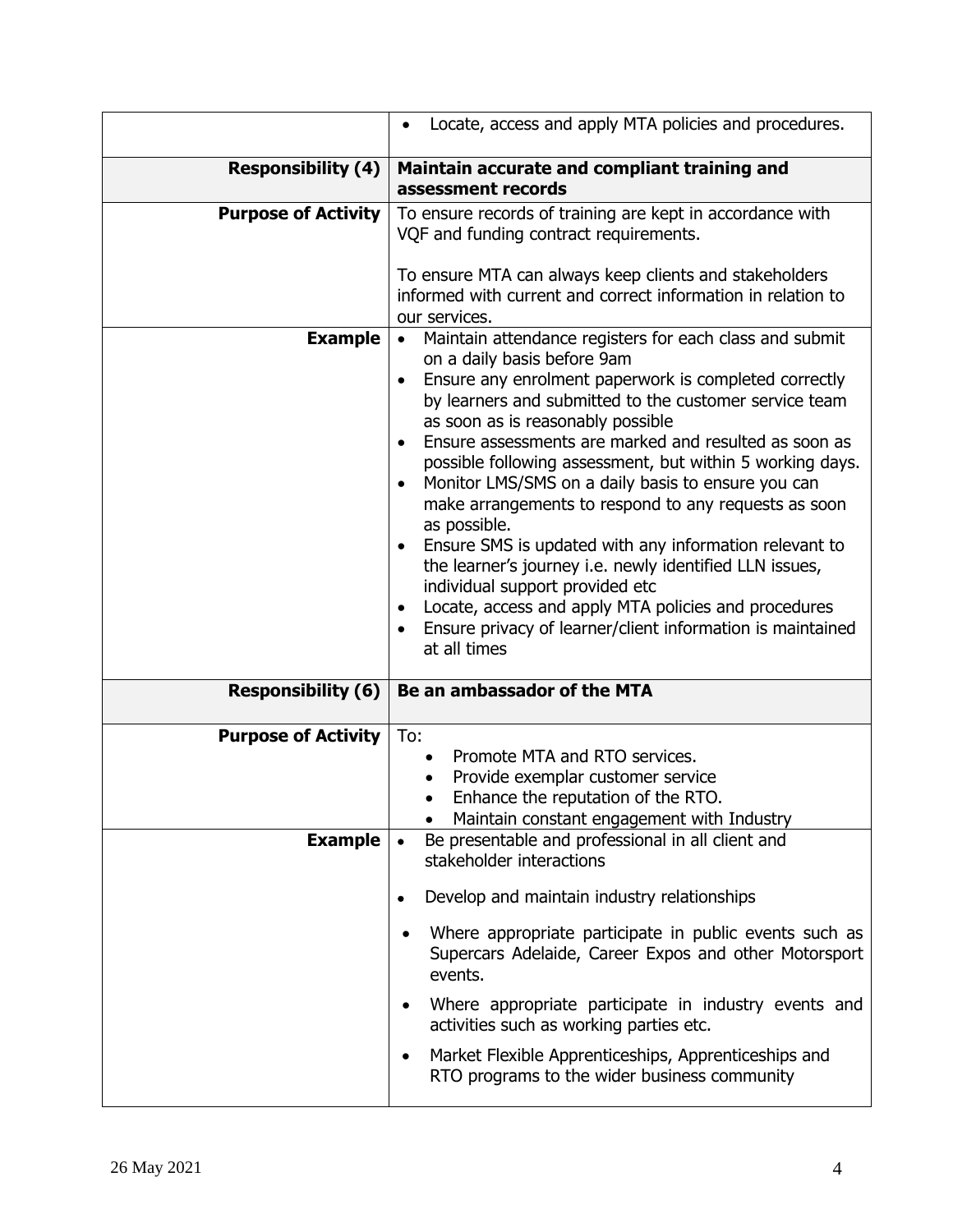| Develop communication strategies with stakeholders that<br>best meet the needs of the team, mentors, regulatory<br>bodies, RTO and the organisation as a whole. |
|-----------------------------------------------------------------------------------------------------------------------------------------------------------------|
|-----------------------------------------------------------------------------------------------------------------------------------------------------------------|

### **Essential Knowledge, Skill and Experience Requirements**

#### **Knowledge**

- **Trade Qualification to at a minimum the level being trained and assessed.**
- **Certificate IV in Training and Assessment (TAE40116), or equivalent.**
- **Demonstrated in-depth knowledge of the vocational education sector (VET) and related regulatory and legislative requirements.**
- **Demonstrated working knowledge of Training & Assessment related legislation, standards and compliance and in particular those relating to:**
	- **Australian Skills Quality Authority (ASQA),**
	- **Australian Quality Framework (AQF),**
	- **Training & Skills Commission SA (TaSC),**
	- **Vocational Education & Training (VET).**
- **Demonstrated working knowledge of the principles of adult learning and barriers faced by people of diverse target groups such as mature aged, youth, disabled, women, returning to workforce etc.**
- **Demonstrable understanding and knowledge of Child Safe Environment principles and Legislation.**
- **Must be willing to commit to continuous professional development in the areas of:**
	- **- Compliance with regulatory bodies;**
	- **- Childsafe Environments**

#### **Skills and Attributes**

- **High level interpersonal skills, in particular in relating and communicating with students, stakeholders and external organisations.**
- **Ability to communicate with young people confidently.**
- **Professional manner in dealing with students and stakeholders and in particular in the delivery of directives and instructions.**
- **Ability to interpret, clarify and communicate information at all levels and in particular to students & stakeholders.**
- **Ability to manage diverse workloads and timeframes.**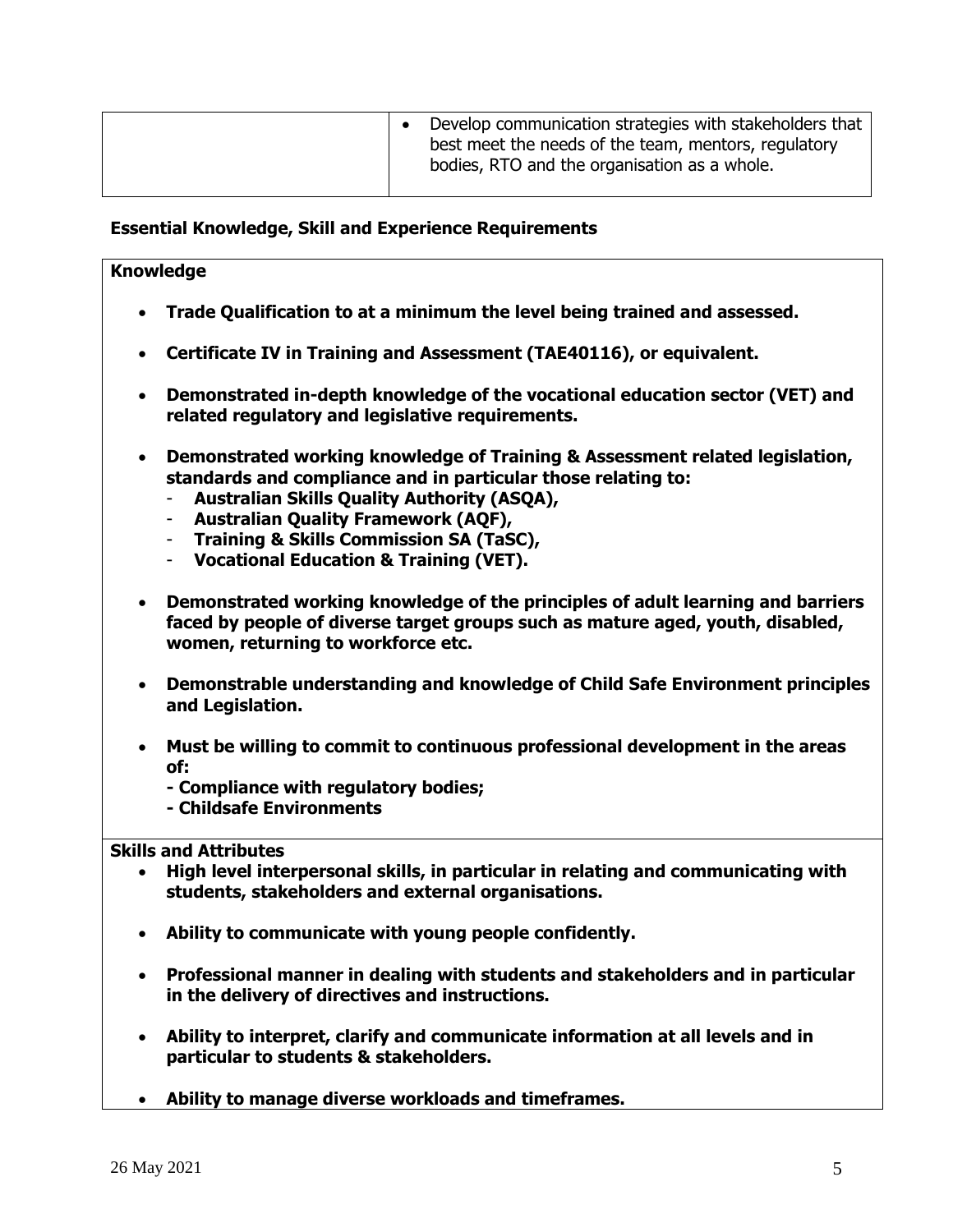- **Demonstrated ability to manage resources.**
- **Ability to develop and / or use of e-learning tools.**
- **Capacity to work within a team environment as a member of that team and, when required, to work autonomously.**
- **Capacity to work within an outcome focused environment.**
- **Mature outlook and sense of humor.**

## **Personal alignment with MTA Values**

**Teamwork:** Working together, empowering and supporting one another to achieve our common goals

**Achievement:** We do our best to exceed expectations, striving for innovation in our delivery of relevant and valued services

**Accountability:** We take ownership of all that we do, each taking responsibility for our part in delivering high quality services

**Respect:** We understand, acknowledge and appreciate the needs, opinions and values of everyone by embracing the diversity we have within our organisation.

**Excellence:** We strive to do and be the best in all that we do everyday.

#### **Computer Software**

• **Intermediate level IT skills in Microsoft Office Suite, Outlook, internet.**

## **Technical Skills**

- **Drivers Licence.**
- **Automotive Technology (speciality depending on stream).**

**Experience**

- **Automotive industry and/or field experience.**
- **Current Automotive vocational and industry experience.**
- **Development and delivery of training & assessment resources compliant with ASQA and AQF requirements.**
- **Validation and Moderation.**
- **Successful proactive leadership of a team within a commercial environment.**
- **Participation in successful compliance audit and continuous improvement activities.**